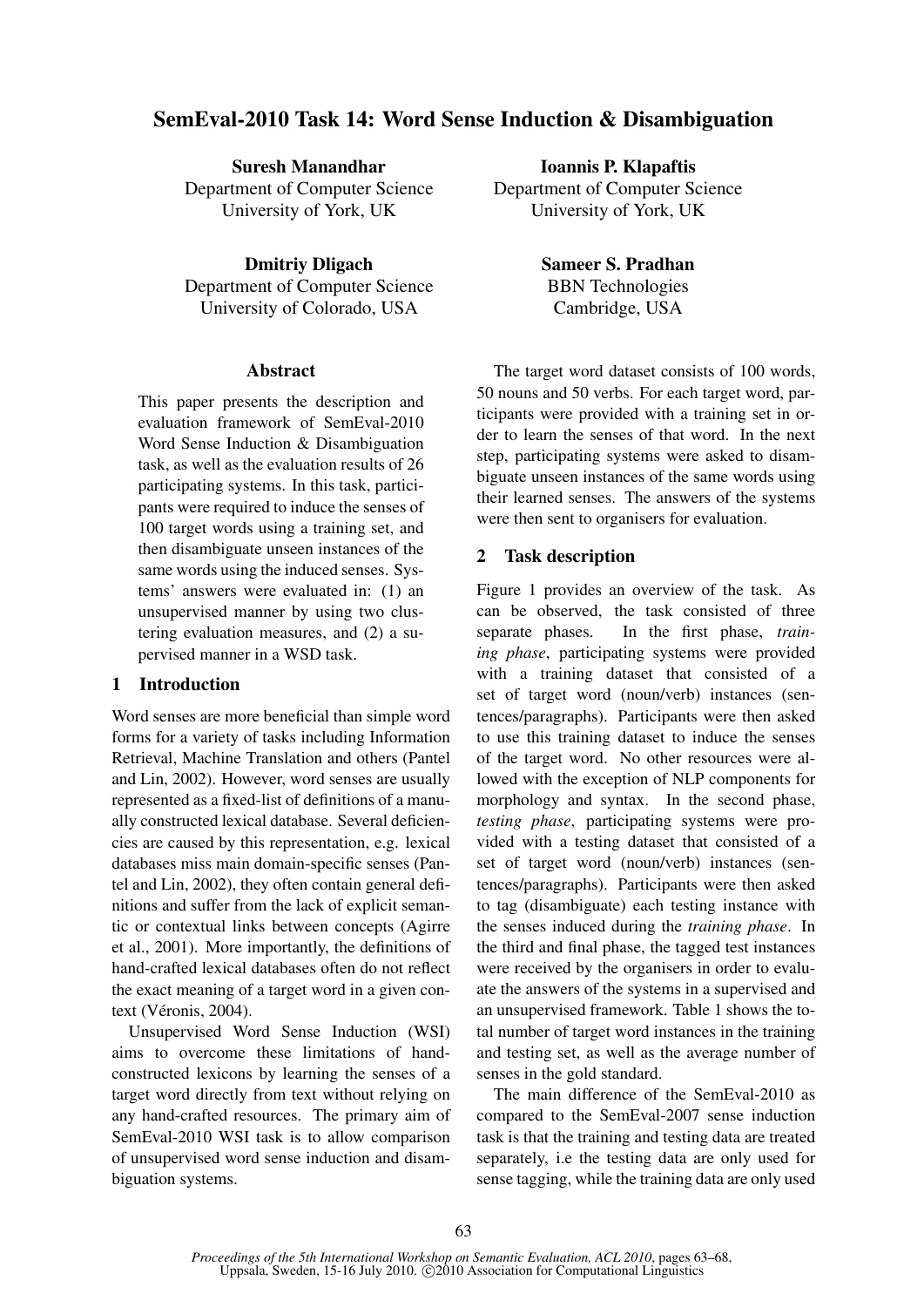

Figure 1: Training, testing and evaluation phases of SemEval-2010 Task 14

|              | <b>Training set</b> | <b>Testing set</b> | Senses (#) |
|--------------|---------------------|--------------------|------------|
| All          | 879807              | 8915               | 3.79       |
| <b>Nouns</b> | 716945              | 5285               | 4.46       |
| <b>Verbs</b> | 162862              | 3630               | 3.12       |

Table 1: Training & testing set details

for sense induction. Treating the testing data as new unseen instances ensures a realistic evaluation that allows to evaluate the clustering models of each participating system.

The evaluation framework of SemEval-2010 WSI task considered two types of evaluation. In the first one, *unsupervised evaluation*, systems' answers were evaluated according to: (1) *V-Measure* (Rosenberg and Hirschberg, 2007), and (2) *paired F-Score* (Artiles et al., 2009). Neither of these measures were used in the SemEval-2007 WSI task. Manandhar & Klapaftis (2009) provide more details on the choice of this evaluation setting and its differences with the previous evaluation. The second type of evaluation, *supervised evaluation*, follows the supervised evaluation of the SemEval-2007 WSI task (Agirre and Soroa, 2007). In this evaluation, induced senses are mapped to gold standard senses using a mapping corpus, and systems are then evaluated in a standard WSD task.

### 2.1 Training dataset

The target word dataset consisted of 100 words, i.e. 50 nouns and 50 verbs. The training dataset for each target noun or verb was created by following a web-based semi-automatic method, similar to the method for the construction of *Topic Signatures* (Agirre et al., 2001). Specifically, for each WordNet (Fellbaum, 1998) sense of a target word, we created a query of the following form:

<*Target Word*> *AND* <*Relative Set*>

The <*Target Word*> consisted of the target word stem. The <*Relative Set*> consisted of a disjunctive set of word lemmas that were related

| Word         | <b>Ouery</b>                                |
|--------------|---------------------------------------------|
| <b>Sense</b> |                                             |
| Sense 1      | failure AND (loss OR nonconformity OR test) |
|              | OR surrender OR "force play" OR )           |
| Sense 2      | failure AND (ruination OR flop OR bust      |
|              | OR stall OR ruin OR walloping OR )          |

Table 2: Training set creation: example queries for target word *failure*

to the target word sense for which the query was created. The relations considered were WordNet's hypernyms, hyponyms, synonyms, meronyms and holonyms. Each query was manually checked by one of the organisers to remove ambiguous words. The following example shows the query created for the first<sup>1</sup> and second<sup>2</sup> WordNet sense of the target noun *failure*.

The created queries were issued to Yahoo! search  $API<sup>3</sup>$  and for each query a maximum of 1000 pages were downloaded. For each page we extracted fragments of text that occurred in  $p$  $<$ /p $>$  html tags and contained the target word stem. In the final stage, each extracted fragment of text was POS-tagged using the Genia tagger (Tsuruoka and Tsujii, 2005) and was only retained, if the POS of the target word in the extracted text matched the POS of the target word in our dataset.

# 2.2 Testing dataset

The testing dataset consisted of instances of the same target words from the training dataset. This dataset is part of OntoNotes (Hovy et al., 2006). We used the sense-tagged dataset in which sentences containing target word instances are tagged with OntoNotes (Hovy et al., 2006) senses. The texts come from various news sources including CNN, ABC and others.

<sup>&</sup>lt;sup>1</sup>An act that fails

<sup>&</sup>lt;sup>2</sup>An event that does not accomplish its intended purpose

<sup>3</sup> http://developer.yahoo.com/search/ [Access:10/04/2010]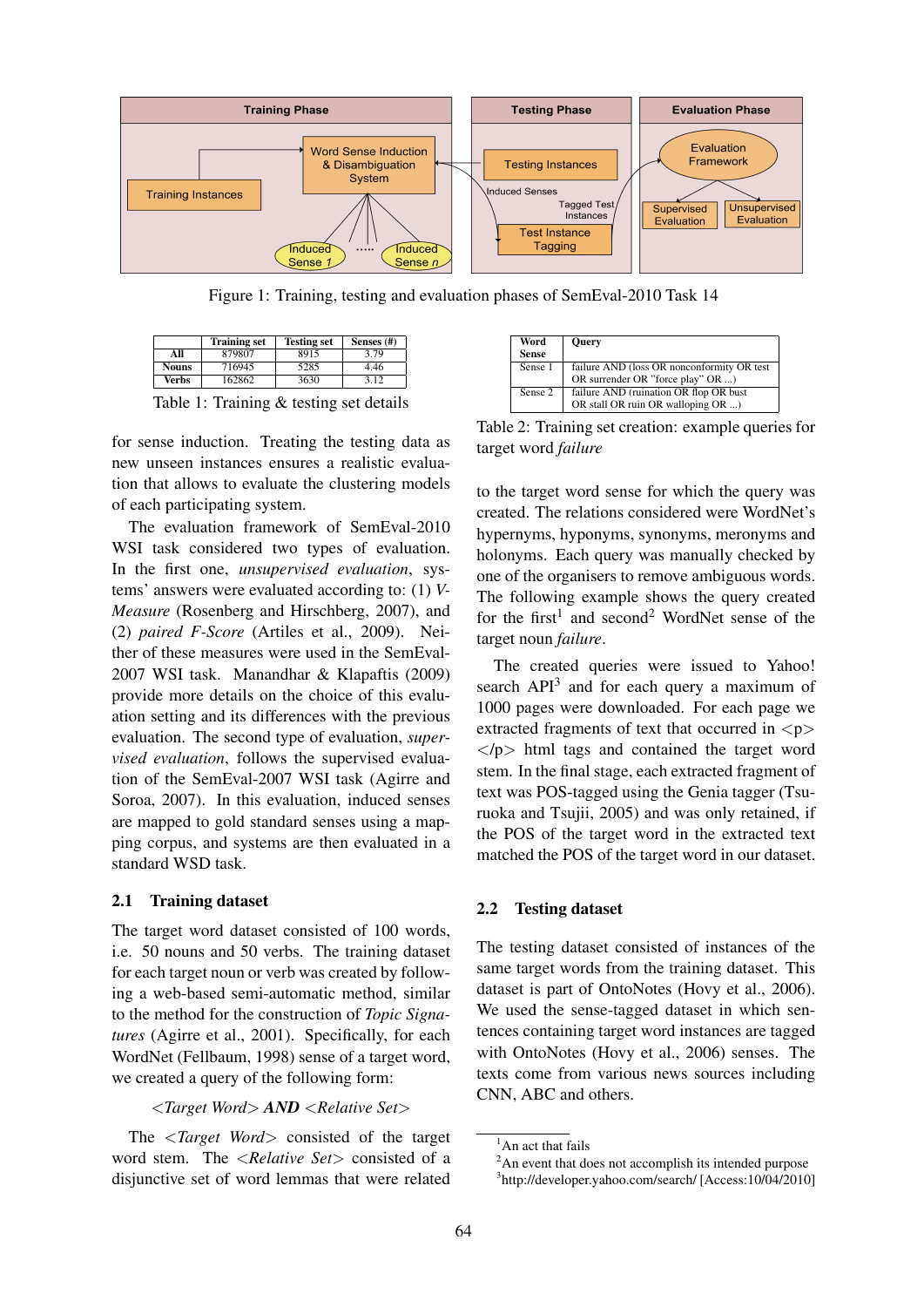|       | $G_1$ | $\scriptstyle{G_2}$ | $\scriptstyle G_3$ |
|-------|-------|---------------------|--------------------|
| $C_1$ | 10    | 10                  | $\overline{15}$    |
| $C_2$ | 20    | 50                  | 0                  |
| $C_3$ |       | 10                  | 60                 |
| Cл    |       | 0                   | п                  |

Table 3: Clusters & GS senses matrix.

### 3 Evaluation framework

For the purposes of this section we provide an example (Table 3) in which a target word has 181 instances and 3 GS senses. A system has generated a clustering solution with 4 clusters covering all instances. Table 3 shows the number of common instances between clusters and GS senses.

# 3.1 Unsupervised evaluation

This section presents the measures of unsupervised evaluation, i.e *V-Measure* (Rosenberg and Hirschberg, 2007) and (2) *paired F-Score* (Artiles et al., 2009).

### 3.1.1 V-Measure evaluation

Let  $w$  be a target word with  $N$  instances (data points) in the testing dataset. Let  $K = \{C_i | j =$  $1 \ldots n$  be a set of automatically generated clusters grouping these instances, and  $S = \{G_i | i = \}$  $1 \dots m$  the set of gold standard classes containing the desirable groupings of  $w$  instances.

V-Measure (Rosenberg and Hirschberg, 2007) assesses the quality of a clustering solution by explicitly measuring its *homogeneity* and its *completeness*. Homogeneity refers to the degree that each cluster consists of data points primarily belonging to a single GS class, while completeness refers to the degree that each GS class consists of data points primarily assigned to a single cluster (Rosenberg and Hirschberg, 2007). Let  $h$  be homogeneity and  $c$  completeness. V-Measure is the harmonic mean of h and c, i.e.  $VM = \frac{2 \cdot h \cdot c}{h + c}$ .

**Homogeneity.** The homogeneity,  $h$ , of a clustering solution is defined in Formula 1, where  $H(S|K)$  is the conditional entropy of the class distribution given the proposed clustering and  $H(S)$  is the class entropy.

$$
h = \begin{cases} 1, & \text{if } H(S) = 0\\ 1 - \frac{H(S|K)}{H(S)}, & \text{otherwise} \end{cases}
$$
 (1)

$$
H(S) = -\sum_{i=1}^{|S|} \frac{\sum_{j=1}^{|K|} a_{ij}}{N} \log \frac{\sum_{j=1}^{|K|} a_{ij}}{N}
$$
 (2)

$$
H(S|K) = -\sum_{j=1}^{|K|} \sum_{i=1}^{|S|} \frac{a_{ij}}{N} \log \frac{a_{ij}}{\sum_{k=1}^{|S|} a_{kj}} \qquad (3)
$$

When  $H(S|K)$  is 0, the solution is perfectly homogeneous, because each cluster only contains data points that belong to a single class. However in an imperfect situation,  $H(S|K)$  depends on the size of the dataset and the distribution of class sizes. Hence, instead of taking the raw conditional entropy, V-Measure normalises it by the maximum reduction in entropy the clustering information could provide, i.e.  $H(S)$ . When there is only a single class  $(H(S) = 0)$ , any clustering would produce a perfectly homogeneous solution. Completeness. Symmetrically to homogeneity, the completeness,  $c$ , of a clustering solution is defined in Formula 4, where  $H(K|S)$  is the conditional entropy of the cluster distribution given the class distribution and  $H(K)$  is the clustering entropy. When  $H(K|S)$  is 0, the solution is perfectly complete, because all data points of a class belong to the same cluster.

For the clustering example in Table 3, homogeneity is equal to 0.404, completeness is equal to 0.37 and V-Measure is equal to 0.386.

$$
c = \begin{cases} 1, & \text{if } H(K) = 0\\ 1 - \frac{H(K|S)}{H(K)}, & \text{otherwise} \end{cases}
$$
(4)

$$
H(K) = -\sum_{j=1}^{|K|} \frac{\sum_{i=1}^{|S|} a_{ij}}{N} \log \frac{\sum_{i=1}^{|S|} a_{ij}}{N}
$$
 (5)

$$
H(K|S) = -\sum_{i=1}^{|S|} \sum_{j=1}^{|K|} \frac{a_{ij}}{N} \log \frac{a_{ij}}{\sum_{k=1}^{|K|} a_{ik}} \qquad (6)
$$

#### 3.1.2 Paired F-Score evaluation

In this evaluation, the clustering problem is transformed into a classification problem. For each cluster  $C_i$  we generate  $\binom{|C_i|}{2}$  instance pairs, where  $|C_i|$  is the total number of instances that belong to cluster  $C_i$ . Similarly, for each GS class  $G_i$  we generate  $\binom{|G_i|}{2}$  instance pairs, where  $|G_i|$  is the total number of instances that belong to GS class  $G_i$ .

Let  $F(K)$  be the set of instance pairs that exist in the automatically induced clusters and  $F(S)$ be the set of instance pairs that exist in the gold standard. Precision can be defined as the number of common instance pairs between the two sets to the total number of pairs in the clustering solution (Equation 7), while recall can be defined as the number of common instance pairs between the two sets to the total number of pairs in the gold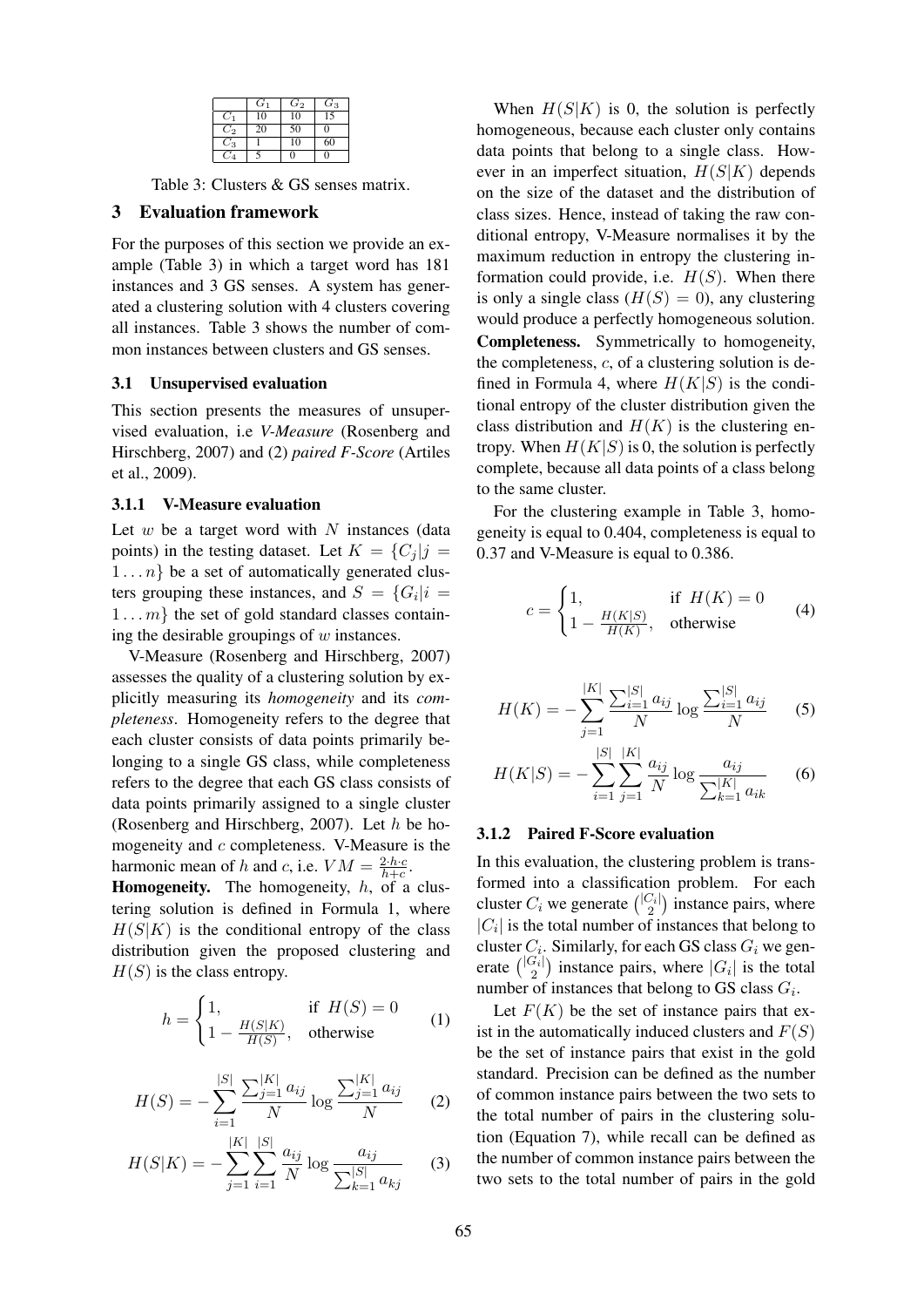standard (Equation 8). Finally, precision and recall are combined to produce the harmonic mean  $(FS = \frac{2 \cdot P \cdot R}{P + R}).$ 

$$
P = \frac{|F(K) \cap F(S)|}{|F(K)|} \tag{7}
$$

$$
R = \frac{|F(K) \cap F(S)|}{|F(S)|} \tag{8}
$$

For example in Table 3, we can generate  $\binom{35}{2}$  $_{2}^{35}$ ) instance pairs for  $C_1$ ,  $\binom{70}{2}$  $\binom{70}{2}$  for  $C_2$ ,  $\binom{71}{2}$  $\binom{71}{2}$  for  $C_3$  and  $\binom{5}{5}$  $^{5}_{2}$ ) for  $C_4$ , resulting in a total of 5505 instance pairs. In the same vein, we can generate  $\binom{36}{2}$  $_{2}^{36}$ ) instance pairs for  $G_1$ ,  $\binom{70}{2}$  $_{2}^{70})$  for  $G_{2}$  and  $\binom{75}{2}$  $\binom{75}{2}$  for  $G_3$ . In total, the GS classes contain 5820 instance pairs. There are 3435 common instance pairs, hence precision is equal to 62.39%, recall is equal to 59.09% and paired F-Score is equal to 60.69%.

# 3.2 Supervised evaluation

In this evaluation, the testing dataset is split into a mapping and an evaluation corpus. The first one is used to map the automatically induced clusters to GS senses, while the second is used to evaluate methods in a WSD setting. This evaluation follows the supervised evaluation of SemEval-2007 WSI task (Agirre and Soroa, 2007), with the difference that the reported results are an average of 5 random splits. This repeated random sampling was performed to avoid the problems of the SemEval-2007 WSI challenge, in which different splits were providing different system rankings.

Let us consider the example in Table 3 and assume that this matrix has been created by using the mapping corpus. Table 3 shows that  $C_1$  is more likely to be associated with  $G_3, C_2$  is more likely to be associated with  $G_2, G_3$  is more likely to be associated with  $G_3$  and  $C_4$  is more likely to be associated with  $G_1$ . This information can be utilised to map the clusters to GS senses.

Particularly, the matrix shown in Table 3 is normalised to produce a matrix  $M$ , in which each entry depicts the estimated conditional probability  $P(G_i|C_j)$ . Given an instance I of tw from the evaluation corpus, a row cluster vector  $IC$  is created, in which each entry k corresponds to the score assigned to  $C_k$  to be the winning cluster for instance  $I$ . The product of  $IC$  and  $M$  provides a row sense vector, IG, in which the highest scoring entry  $a$  denotes that  $G_a$  is the winning sense. For example, if we produce the row cluster vector  $[C_1 = 0.8, C_2 = 0.1, C_3 = 0.1, C_4 = 0.0]$ , and

| System                | $VM(\%)$       | VM $(\% )$       | VM $(\%)$        | #Cl                     |
|-----------------------|----------------|------------------|------------------|-------------------------|
|                       | (AII)          | (Nouns)          | (Verbs)          |                         |
| Hermit                | 16.2           | 16.7             | 15.6             | 10.78                   |
| UoY                   | 15.7           | 20.6             | 8.5              | 11.54                   |
| <b>KSU KDD</b>        | 15.7           | 18               | 12.4             | 17.5                    |
| Duluth-WSI            | 9              | 11.4             | 5.7              | 4.15                    |
| Duluth-WSI-SVD        | $\overline{q}$ | 11.4             | 5.7              | 4.15                    |
| Duluth-R-110          | 8.6            | 8.6              | 8.5              | 9.71                    |
| Duluth-WSI-Co         | 7.9            | 9.2              | 6                | 2.49                    |
| <b>KCDC-PCGD</b>      | 7.8            | 7.3              | 8.4              | 2.9                     |
| KCDC-PC               | 7.5            | 7.7              | 7.3              | 2.92                    |
| $KCDC-PC-2$           | 7.1            | 7.7              | 6.1              | 2.93                    |
| Duluth-Mix-Narrow-Gap | 6.9            | $\overline{8}$   | 5.1              | 2.42                    |
| $KCDC$ -GD-2          | 6.9            | 6.1              | $\overline{8}$   | 2.82                    |
| <b>KCDC-GD</b>        | 6.9            | 5.9              | 8.5              | 2.78                    |
| Duluth-Mix-Narrow-PK2 | 6.8            | 7.8              | 5.5              | 2.68                    |
| Duluth-MIX-PK2        | 5.6            | 5.8              | 5.2              | 2.66                    |
| Duluth-R-15           | 5.3            | 5.4              | 5.1              | 4.97                    |
| Duluth-WSI-Co-Gap     | 4.8            | 5.6              | 3.6              | 1.6                     |
| Random                | 4.4            | $\overline{4.2}$ | 4.6              | $\overline{4}$          |
| Duluth-R-13           | 3.6            | 3.5              | 3.7              | $\overline{\mathbf{3}}$ |
| Duluth-WSI-Gap        | 3.1            | 4.2              | 1.5              | 1.4                     |
| Duluth-Mix-Gap        |                | 2.9              | $\overline{3}$   | 1.61                    |
| Duluth-Mix-Uni-PK2    | 2.4            | 0.8              | 4.7              | 2.04                    |
| Duluth-R-12           | 2.3            | 2.2              | 2.5              | $\overline{c}$          |
| KCDC-PT               | 1.9            | ī                | $\overline{3.1}$ | $\overline{1.5}$        |
| Duluth-Mix-Uni-Gap    | 1.4            | 0.2              | $\overline{3}$   | 1.39                    |
| KCDC-GDC              | 7              | 6.2              | 7.8              | 2.83                    |
| <b>MFS</b>            | $\overline{0}$ | $\mathbf{0}$     | $\overline{0}$   | ī                       |
| Duluth-WSI-SVD-Gap    | $\Omega$       | $\Omega$         | 0.1              | 1.02                    |

Table 4: V-Measure unsupervised evaluation

multiply it with the normalised matrix of Table 3, then we would get a row sense vector in which  $G_3$ would be the winning sense with a score equal to 0.43.

### 4 Evaluation results

In this section, we present the results of the 26 systems along with two baselines. The first baseline, Most Frequent Sense (*MFS*), groups all testing instances of a target word into one cluster. The second baseline, *Random*, randomly assigns an instance to one out of four clusters. The number of clusters of *Random* was chosen to be roughly equal to the average number of senses in the GS. This baseline is executed five times and the results are averaged.

### 4.1 Unsupervised evaluation

Table 4 shows the V-Measure (VM) performance of the 26 systems participating in the task. The last column shows the number of induced clusters of each system in the test set.The *MFS* baseline has a V-Measure equal to 0, since by definition its completeness is 1 and homogeneity is 0. All systems outperform this baseline, apart from one, whose V-Measure is equal to 0. Regarding the *Random* baseline, we observe that 17 perform better, which indicates that they have learned useful information better than chance.

Table 4 also shows that V-Measure tends to favour systems producing a higher number of clus-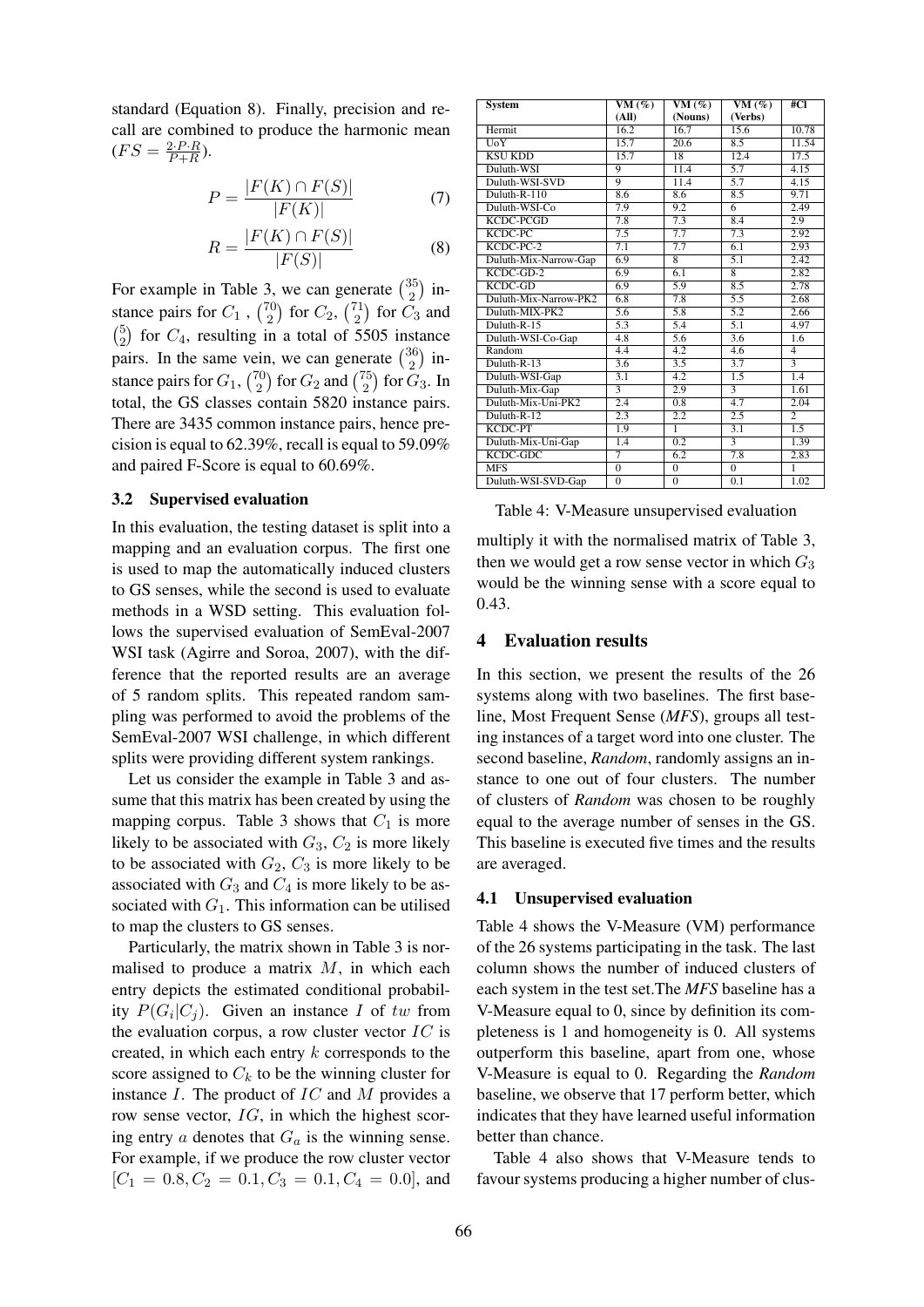| <b>System</b>         | FS(%)             | FS(%)             | FS(%)             | #Cl            |
|-----------------------|-------------------|-------------------|-------------------|----------------|
|                       | (AII)             | (Nouns)           | (Verbs)           |                |
| <b>MFS</b>            | 63.5              | 57.0              | 72.7              | $\overline{1}$ |
| Duluth-WSI-SVD-Gap    | 63.3              | $\overline{57.0}$ | $\overline{72.4}$ | 1.02           |
| KCDC-PT               | 61.8              | 56.4              | 69.7              | 1.5            |
| $KCDC$ -GD            | 59.2              | 51.6              | 70.0              | 2.78           |
| Duluth-Mix-Gap        | $\overline{59.1}$ | 54.5              | 65.8              | 1.61           |
| Duluth-Mix-Uni-Gap    | 58.7              | 57.0              | 61.2              | 1.39           |
| $KCDC$ -GD-2          | 58.2              | 50.4              | 69.3              | 2.82           |
| <b>KCDC-GDC</b>       | $\overline{57.3}$ | 48.5              | 70.0              | 2.83           |
| Duluth-Mix-Uni-PK2    | 56.6              | 57.1              | $\overline{55.9}$ | 2.04           |
| KCDC-PC               | $\overline{55.5}$ | 50.4              | 62.9              | 2.92           |
| KCDC-PC-2             | 54.7              | 49.7              | 61.7              | 2.93           |
| Duluth-WSI-Gap        | 53.7              | 53.4              | 53.9              | 1.4            |
| KCDC-PCGD             | 53.3              | 44.8              | 65.6              | 2.9            |
| Duluth-WSI-Co-Gap     | 52.6              | 53.3              | 51.5              | 1.6            |
| Duluth-MIX-PK2        | 50.4              | $\overline{51.7}$ | 48.3              | 2.66           |
| UoY                   | 49.8              | 38.2              | 66.6              | 11.54          |
| Duluth-Mix-Narrow-Gap | 49.7              | 47.4              | 51.3              | 2.42           |
| Duluth-WSI-Co         | 49.5              | 50.2              | 48.2              | 2.49           |
| Duluth-Mix-Narrow-PK2 | 47.8              | 37.1              | 48.2              | 2.68           |
| Duluth-R-12           | 47.8              | 44.3              | 52.6              | $\overline{2}$ |
| Duluth-WSI-SVD        | 41.1              | 37.1              | 46.7              | 4.15           |
| Duluth-WSI            | 41.1              | 37.1              | 46.7              | 4.15           |
| Duluth-R-13           | 38.4              | $\overline{36.2}$ | 41.5              |                |
| <b>KSU KDD</b>        | 36.9              | 24.6              | 54.7              | 17.5           |
| Random                | 31.9              | 30.4              | 34.1              | $\overline{4}$ |
| Duluth-R-15           | $\overline{27.6}$ | $\overline{26.7}$ | 28.9              | 4.97           |
| Hermit                | 26.7              | 24.4              | 30.1              | 10.78          |
| Duluth-R-110          | 16.1              | 15.8              | 16.4              | 9.71           |

Table 5: Paired F-Score unsupervised evaluation

ters than the number of GS senses, although V-Measure does not increase monotonically with the number of clusters increasing. For that reason, we introduced the second unsupervised evaluation measure (paired F-Score) that penalises systems when they produce: (1) a higher number of clusters (low recall) or (2) a lower number of clusters (low precision), than the GS number of senses.

Table 5 shows the performance of systems using the second unsupervised evaluation measure. In this evaluation, we observe that most of the systems perform better than *Random*. Despite that, none of the systems outperform the *MFS* baseline. It seems that systems generating a smaller number of clusters than the GS number of senses are biased towards the *MFS*, hence they are not able to perform better. On the other hand, systems generating a higher number of clusters are penalised by this measure. Systems generating a number of clusters roughly the same as the GS tend to conflate the GS senses lot more than the *MFS*.

# 4.2 Supervised evaluation results

Table 6 shows the results of this evaluation for a 80-20 test set split, i.e. 80% for mapping and 20% for evaluation. The last columns shows the average number of GS senses identified by each system in the five splits of the evaluation datasets. Overall, 14 systems outperform the *MFS*, while 17 of them perform better than *Random*. The ranking of systems in nouns and verbs is different. For in-

| <b>System</b>         | $SR(\%)$          | $SR(\%)$          | $SR(\%)$ | #S   |
|-----------------------|-------------------|-------------------|----------|------|
|                       | (AII)             | (Nouns)           | (Verbs)  |      |
| UoY                   | 62.4              | 59.4              | 66.8     | 1.51 |
| Duluth-WSI            | 60.5              | 54.7              | 68.9     | 1.66 |
| Duluth-WSI-SVD        | 60.5              | 54.7              | 68.9     | 1.66 |
| Duluth-WSI-Co-Gap     | 60.3              | 54.1              | 68.6     | 1.19 |
| Duluth-WSI-Co         | 60.8              | 54.7              | 67.6     | 1.51 |
| Duluth-WSI-Gap        | 59.8              | 54.4              | 67.8     | 1.11 |
| KCDC-PC-2             | 59.8              | 54.1              | 68.0     | 1.21 |
| KCDC-PC               | 59.7              | 54.6              | 67.3     | 1.39 |
| <b>KCDC-PCGD</b>      | 59.5              | 53.3              | 68.6     | 1.47 |
| KCDC-GDC              | 59.1              | 53.4              | 67.4     | 1.34 |
| <b>KCDC-GD</b>        | 59.0              | 53.0              | 67.9     | 1.33 |
| KCDC-PT               | 58.9              | 53.1              | 67.4     | 1.08 |
| $KCDC$ -GD-2          | 58.7              | 52.8              | 67.4     | 1.33 |
| Duluth-WSI-SVD-Gap    | 58.7              | $\overline{53.2}$ | 66.7     | 1.01 |
| <b>MFS</b>            | 58.7              | 53.2              | 66.6     | 1    |
| Duluth-R-12           | 58.5              | 53.1              | 66.4     | 1.25 |
| Hermit                | 58.3              | 53.6              | 65.3     | 2.06 |
| Duluth-R-13           | 58.0              | $\overline{52.3}$ | 66.4     | 1.46 |
| Random                | 57.3              | 51.5              | 65.7     | 1.53 |
| Duluth-R-15           | 56.8              | 50.9              | 65.3     | 1.61 |
| Duluth-Mix-Narrow-Gap | 56.6              | 48.1              | 69.1     | 1.43 |
| Duluth-Mix-Narrow-PK2 | 56.1              | 47.5              | 68.7     | 1.41 |
| Duluth-R-110          | 54.8              | 48.3              | 64.2     | 1.94 |
| <b>KSU KDD</b>        | $\overline{52.2}$ | 46.6              | 60.3     | 1.69 |
| Duluth-MIX-PK2        | 51.6              | 41.1              | 67.0     | 1.23 |
| Duluth-Mix-Gap        | 50.6              | 40.0              | 66.0     | 1.01 |
| Duluth-Mix-Uni-PK2    | 19.3              | 1.8               | 44.8     | 0.62 |
| Duluth-Mix-Uni-Gap    | 18.7              | 1.6               | 43.8     | 0.56 |

Table 6: Supervised recall (SR) (test set split:80% mapping, 20% evaluation)

stance, the highest ranked system in nouns is *UoY*, while in verbs *Duluth-Mix-Narrow-Gap*. It seems that depending on the part-of-speech of the target word, different algorithms, features and parameters' tuning have different impact.

The supervised evaluation changes the distribution of clusters by mapping each cluster to a weighted vector of senses. Hence, it can potentially favour systems generating a high number of homogeneous clusters. For that reason, we applied a second testing set split, where 60% of the testing corpus was used for mapping and 40% for evaluation. Reducing the size of the mapping corpus allows us to observe, whether the above statement is correct, since systems with a high number of clusters would suffer from unreliable mapping.

Table 7 shows the results of the second supervised evaluation. The ranking of participants did not change significantly, i.e. we observe only different rankings among systems belonging to the same participant. Despite that, Table 7 also shows that the reduction of the mapping corpus has a different impact on systems generating a larger number of clusters than the GS number of senses.

For instance, *UoY* that generates 11.54 clusters outperformed the *MFS* by 3.77% in the 80-20 split and by 3.71% in the 60-40 split. The reduction of the mapping corpus had a minimal impact on its performance. In contrast, *KSU KDD* that generates 17.5 clusters was below the *MFS* by 6.49%